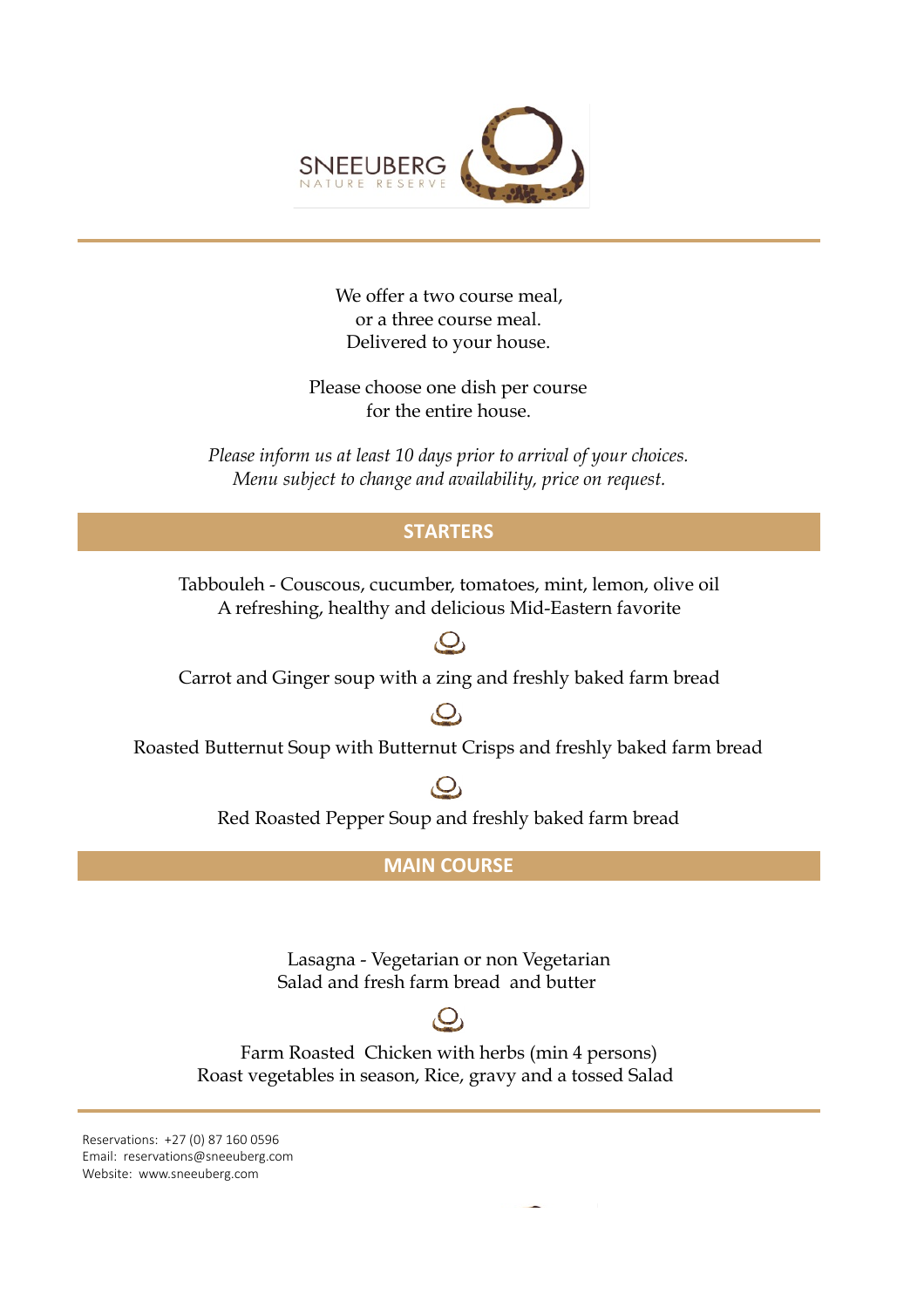

 $\mathcal{O}_1$ Bobotie, like you have never tasted beforeRice and Stir fried Cabbage and Bacon Homemade Chutney Sauce

## $\overline{Q}$

Melanzane - Aubergine, Tomatoes and Mozzarella caserol. This is a great Italian vegetarian dish loved by all. Salad and fresh farm bread

# $\mathcal{O}_1$

Tagliatelle in a Tomato Sauce and Grated Cheese Salad and fresh farm bread

## $\overline{O}$

Beef Fillet - (when avalable) Pepper or mushroom cream sauce -Potatoe wedges - Vegetables

# $\overline{Q}$

Springbok or other Game Fillet - (when available) Red wine Jus - Mashed potatoes, Assorted roasted summer vegetables



Spinach and Feta crustless Quiche Salad and fresh farm bread with butter

Reservations: +27 (0) 87 160 0596 Email: reservations@sneeuberg.com Website: www.sneeuberg.com